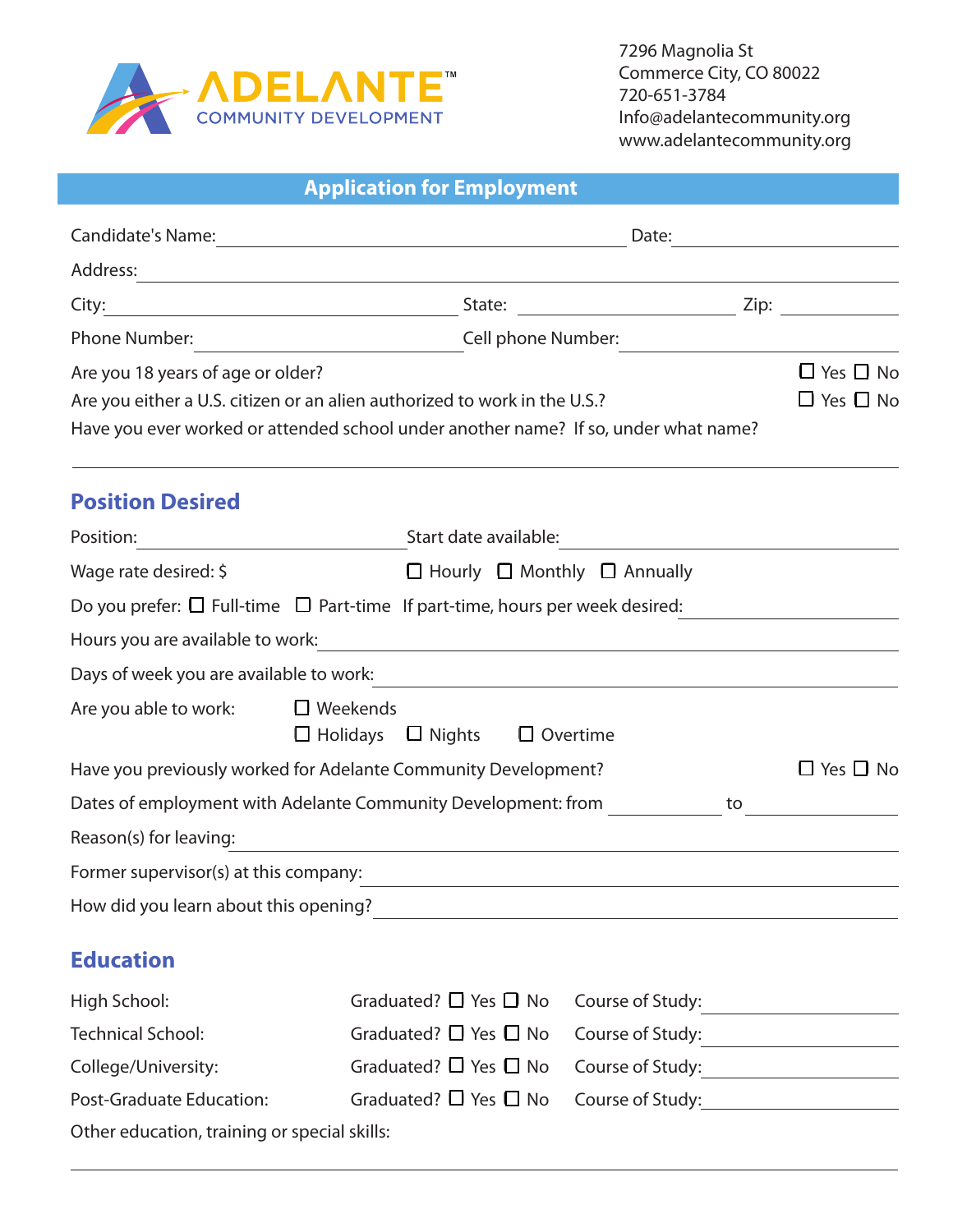

7296 Magnolia St Commerce City, CO 80022 720-651-3784 Info@adelantecommunity.org www.adelantecommunity.org

| <b>Application for Employment</b>                                                                                                                                   |                      |                      |  |
|---------------------------------------------------------------------------------------------------------------------------------------------------------------------|----------------------|----------------------|--|
| Attach resume:                                                                                                                                                      |                      |                      |  |
| <b>Skills</b><br>Typing speed (WPM):                                                                                                                                |                      |                      |  |
| Are you experienced in using personal computers?                                                                                                                    | $\Box$ Yes $\Box$ No | $\Box$ PC $\Box$ Mac |  |
| Are you able to use [name any software programs that are required for the position, e.g., Microsoft ord<br>or Excel]. What other programs are you capable of using? |                      |                      |  |

# **Work Experience**

Please list all previous employment, beginning with the most recent. If you need more room, you may attach another sheet of paper.

| Employer: 2008                | Address:                                                |                                      |  |
|-------------------------------|---------------------------------------------------------|--------------------------------------|--|
|                               |                                                         | Reason for Leaving: 1990             |  |
|                               |                                                         | May we contact? $\Box$ Yes $\Box$ No |  |
| Description of Duties:        | <u> 1989 - Johann Stoff, fransk politiker (d. 1989)</u> |                                      |  |
| <b>Starting Compensation:</b> |                                                         | Final Compensation:                  |  |
|                               |                                                         |                                      |  |
|                               |                                                         |                                      |  |
|                               |                                                         | Reason for Leaving: Neason           |  |
|                               |                                                         | May we contact? $\Box$ Yes $\Box$ No |  |
| Description of Duties:        |                                                         |                                      |  |
|                               |                                                         |                                      |  |
| <b>Starting Compensation:</b> | Final Compensation:                                     |                                      |  |